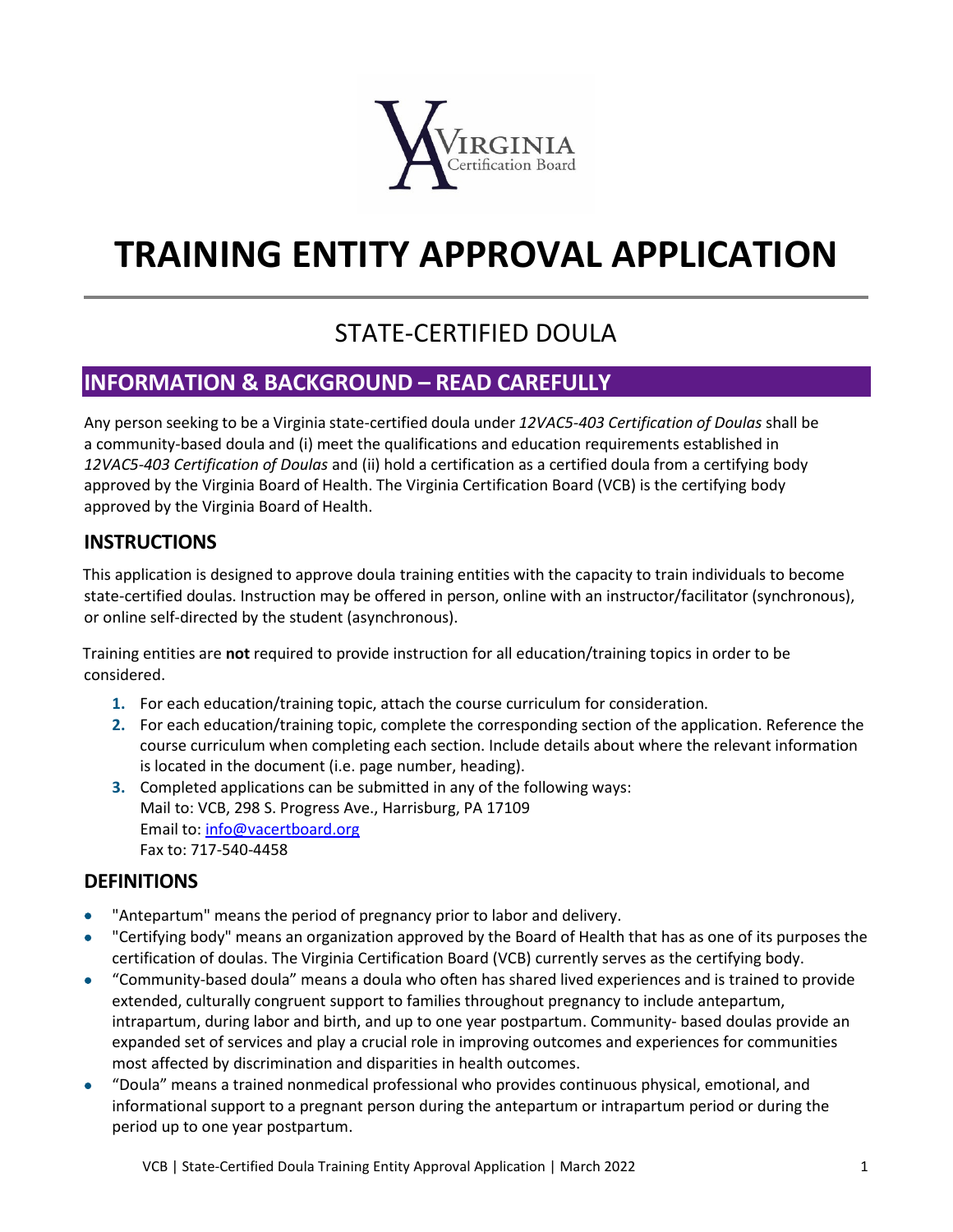- "Intrapartum" means the period of pregnancy after the onset of labor through delivery.
- "Postpartum" means the period of pregnancy following birth.
- "State-certified doula" means a trained, community-based nonmedical professional who provides continuous physical, emotional, and informational support to a pregnant person during the antepartum or intrapartum period or during the period up to one year postpartum who has been certified by a certifying body approved by the Board of Health.
- "Training entity" means an organization that has a training and education program that are approved by a certifying body approved by the Board of Health to meet the curriculum requirements for community-based doula certification.

#### **KNOWLEDGE AREAS**

- **1.** Maternal and Infant Health Concepts and Approaches
	- a. Provision of perinatal support services from 1st trimester to twelve months postpartum
	- b. Provision of emotional and social support, including navigating pregnancy loss
- **2.** Lactation anticipatory guidance and support
- **3.** Service Coordination and System Navigation
	- a. Provision of in-home prenatal and postpartum care support
	- b. Assessing psychosocial and health needs, including perinatal mood and anxiety disorders(PMADs) screening
	- c. Goal setting and prioritization of psychosocial and health needs
	- d. Antepartum (high-risk) maternal care support
	- e. Labor support
	- f. Education and referrals for developmental screenings
	- g. Resource navigation for wraparound services (i.e. intimate partner violence, domestic violence, oral health, family planning)
- **4.** Health Promotion and Prevention
	- a. Provision of perinatal health education
	- b. Provision of newborn parenting education
	- c. Provision of wellness and self-care coaching
- **5.** Advocacy, Outreach and Engagement
	- a. Serving as an advocate for respectful maternal care
	- b. Intentional reflection of the community served
	- c. Care coordination and social service navigation
	- d. Provision of reproductive rights education, informed choice and decision making, and birth planning
	- e. Child abuse and neglect mandatory reporting
- **6.** Communication
	- a. Respectful, client-centered maternal care
	- b. Active listening
	- c. Navigating patient families, medical support staff, and other support systems
	- d. Responding to challenges
- **7.** Cultural Humility and Responsiveness
	- a. Intersectionality and cultural humility, including language access
	- b. Health literacy
	- c. Trauma-informed care
- **8.** Ethical Responsibilities and Professionalism
	- a. Code of Ethics, Standards of Practice, and HIPAA
	- b. Required charting and documentation
	- c. Serving as an accountability partner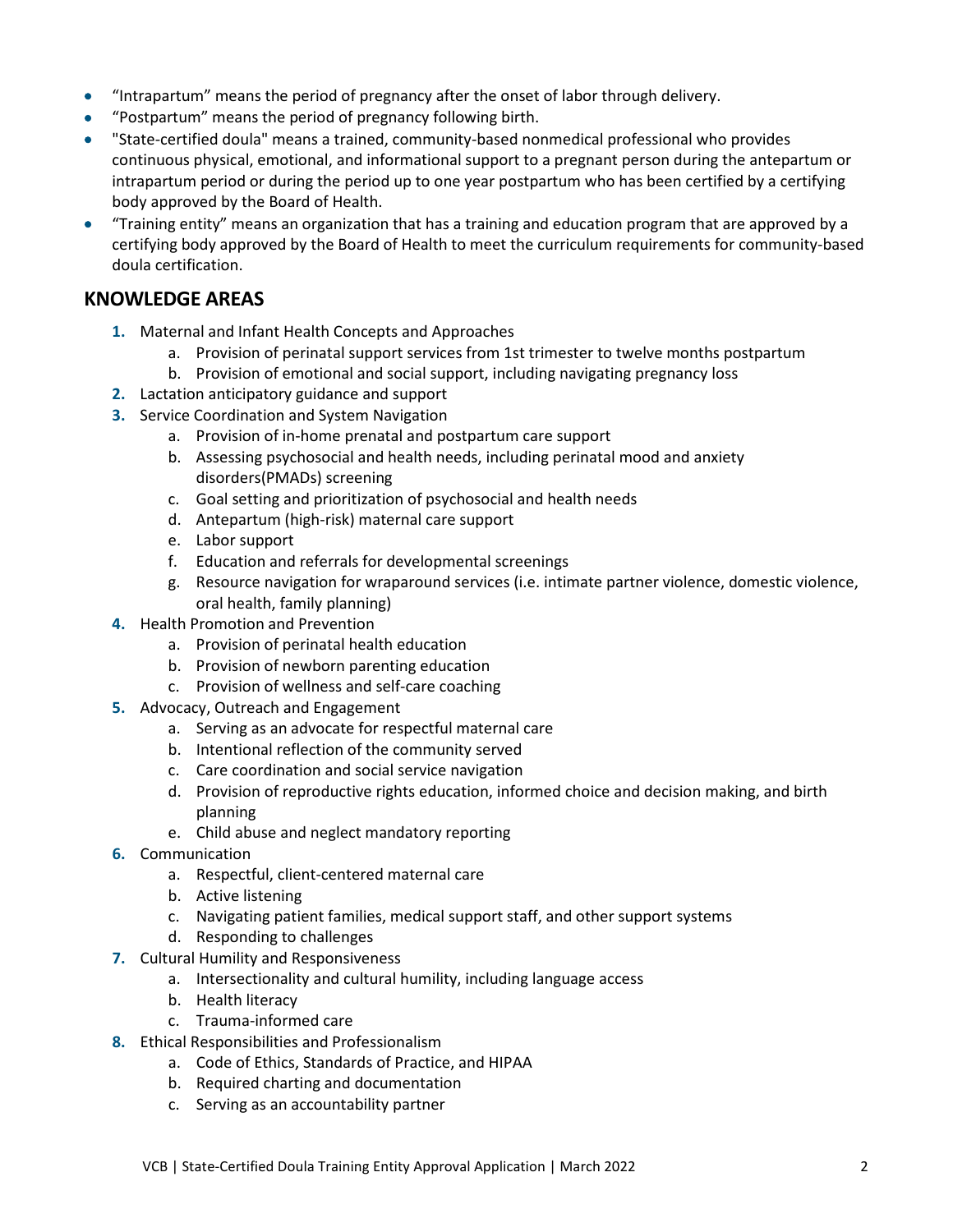#### **STATE-CERTIFIED DOULA TRAINING ENTITY APPROVAL APPLICATION**

#### **TYPE OR PRINT LEGIBLY**

| <b>Contact Name:</b> | Email: |
|----------------------|--------|
| Direct Phone:        |        |
| Organization:        |        |
| Website:             |        |

I agree to adhere to VCB's requirements, terms, and conditions for State-Certified Doula Training Entity approval. Failure to do so could result in cancellation of approval with VCB or the denial of education hours submitted for VCB approval. This agreement is effective for three years from the date of processing and receipt of payment.

Signature: Date:

Select the category for the number of education/training topics that your organization will submit for VCB approval. If you need additional trainings approved, the cost is \$25/training until the end of the agreement.

| <b>NUMBER OF</b>                 | FEE         |
|----------------------------------|-------------|
| <b>EDUCATION/TRAINING TOPICS</b> |             |
| 1-3 Edu/Training Topics          | \$50 total  |
| 4-6 Edu/Training Topics          | \$75 total  |
| All Topics (60-hour training)    | \$150 total |

### **PAYMENT INFORMATION: FEE MUST ACCOMPANY APPLICATION**

**PAYMENT (CHECK ONE):** □ Check □ Money Order □ VISA □ MasterCard □ Discover □ American Express *Checks & Money Orders made payable to VCB*

Email address for receipt *(credit card only)*: \_\_\_\_\_\_\_\_\_\_\_\_\_\_\_\_\_\_\_\_\_\_\_\_\_\_\_\_\_\_\_\_\_\_\_\_\_\_\_\_\_\_\_\_\_\_\_\_\_\_\_\_\_\_\_\_

Credit card #: \_\_\_\_\_\_\_\_-\_\_\_\_\_\_\_\_- \_\_\_\_\_\_\_\_- \_\_\_\_\_\_\_\_ CCV Code: Lexp. Date: Lexp. Date: Name on Card: Lexp. Date: Lexp. Date: Lexp. Date: Lexp. Date: Name on Card: Billing address: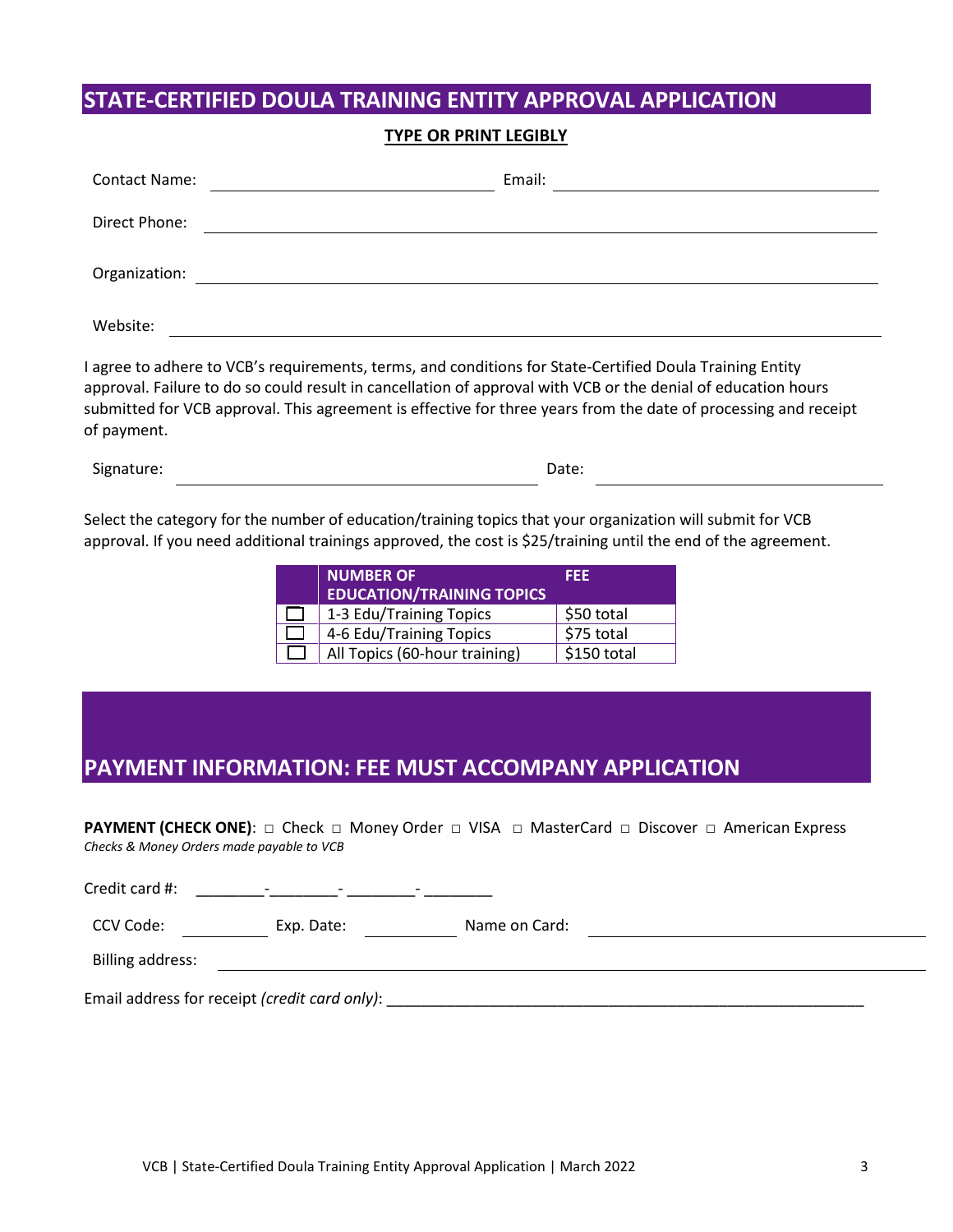## **EDUCATION/TRAINING TOPICS PER 12VAC5-403 CERTIFICATION OF DOULAS**

Place a check beside the topic(s) for which your organization will offer training. For a training to be approved, it must be at least the number of hours listed below.

| <b>TOPIC</b>                                                | <b>HOURS</b><br><b>REQUIRED</b> | <b>COURSE TITLES</b> | <b>COURSE MATERIALS (manuals,</b><br>handouts, slides, text books, etc.) |
|-------------------------------------------------------------|---------------------------------|----------------------|--------------------------------------------------------------------------|
| Maternal and<br>Infant Health<br>Concepts and<br>Approaches | $\overline{2}$                  |                      |                                                                          |
| Lactation<br>anticipatory<br>guidance and<br>support        | 10                              |                      |                                                                          |
| Service<br>Coordination and<br><b>System Navigation</b>     | 20                              |                      |                                                                          |
| <b>Health Promotion</b><br>and Prevention                   | 8                               |                      |                                                                          |
| Advocacy,<br>Outreach and<br>Engagement                     | 5                               |                      |                                                                          |
| Communication                                               | $\overline{2}$                  |                      |                                                                          |
| <b>Cultural Humility</b><br>and<br>Responsiveness           | 8                               |                      |                                                                          |
| Ethical<br>Responsibilities<br>and<br>Professionalism       | 5                               |                      |                                                                          |